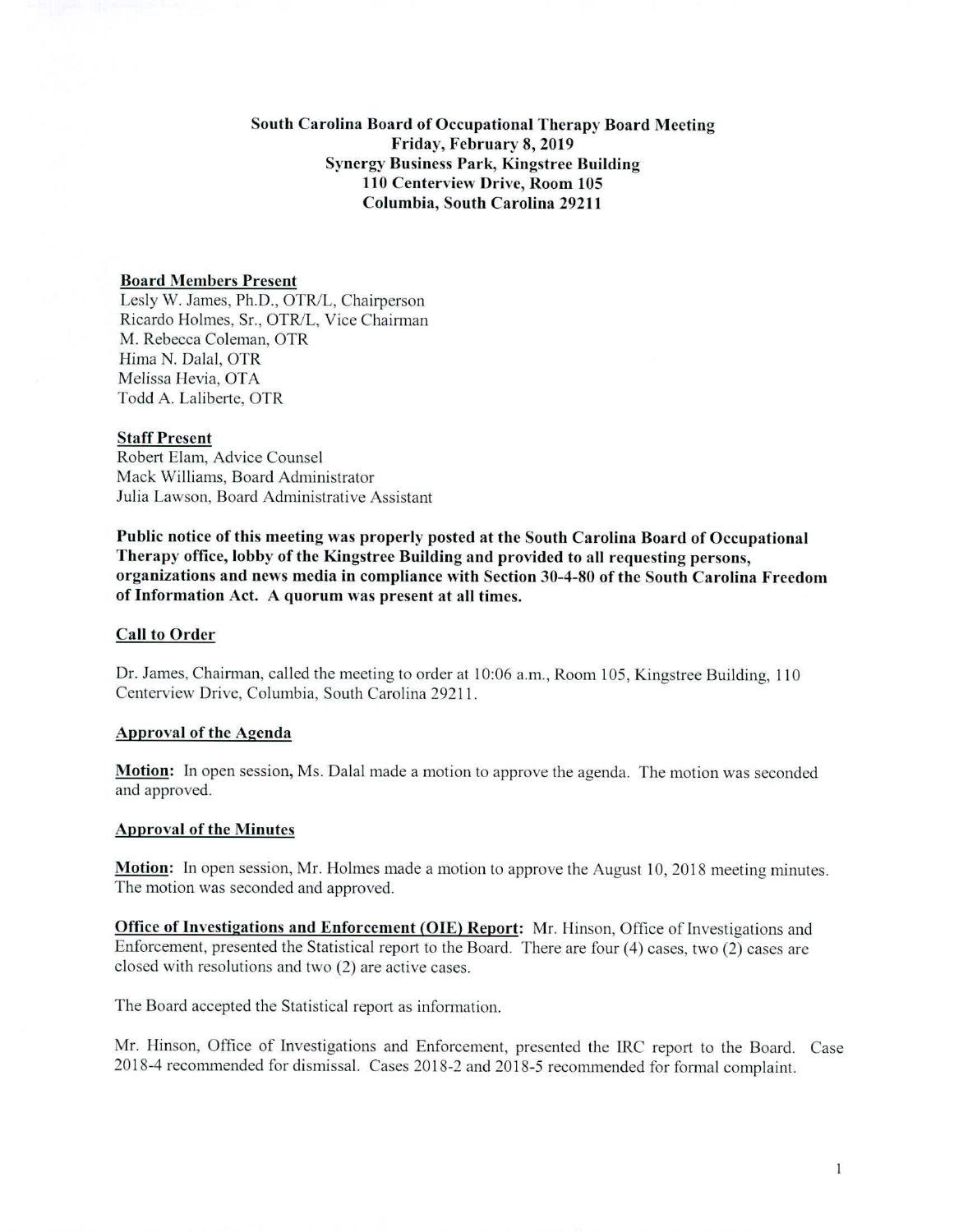**Motion:** In open session, Mr. Holmes made a motion to accept the IRC report. The motion was seconded and approved.

Office **of Disciplinary Counsel (ODC) Report:** Mr. Gwynne, Esq., Office of Disciplinary Council, presented the ODC report; there are five (5) open cases and one final order hearing.

The Board accepted the ODC report as information.

**Finance Report:** Mr. Williams reviewed the fmance report with the Board.

The Board accepted the report as information.

**Renewals:** Mr. Williams updated the Board on renewals.

**Ethics Commission:** Mr. Williams reminded the Board to file the Ethics by the deadline of March 30, 2019.

### **Disciplinary Hearings**

### **Memorandum of Agreement**

**01E 2017-2:** The respondent made a personal appearance before the Board and was not represented by counsel. Mr. Gwynne presented the memorandum of agreement to the Board.

**Motion:** In open session, Mr. Laliberte made a motion to close the hearing. The motion was seconded and approved.

**Motion:** In closed session, Mr. Laliberte made a motion to go into executive session. The motion was seconded and approved.

#### **[Executive Session:] No votes were taken during executive session (11:37 a.m. — 12:43 p.m.)**

**Motion:** In closed session, Ms. Coleman made a motion to come out of executive session. The motion was seconded and approved.

**Motion:** In closed session, Mr. Holmes made a motion to come out of closed session. The motion was seconded and approved.

**Motion:** In open session, Ms. Hevia made a motion that the Board accept the Memorandum of Agreement provided by the ODC and to revoke the license. The motion was seconded and approved.

**Motion:** In open session, Ms. Hevia made a motion to proceed to initial applications. The motion was seconded and approved.

**Motion:** In open session, Mr. Laliberte made a motion to reorder the agenda to hear Mr. Mitchell's application. The motion was seconded and approved.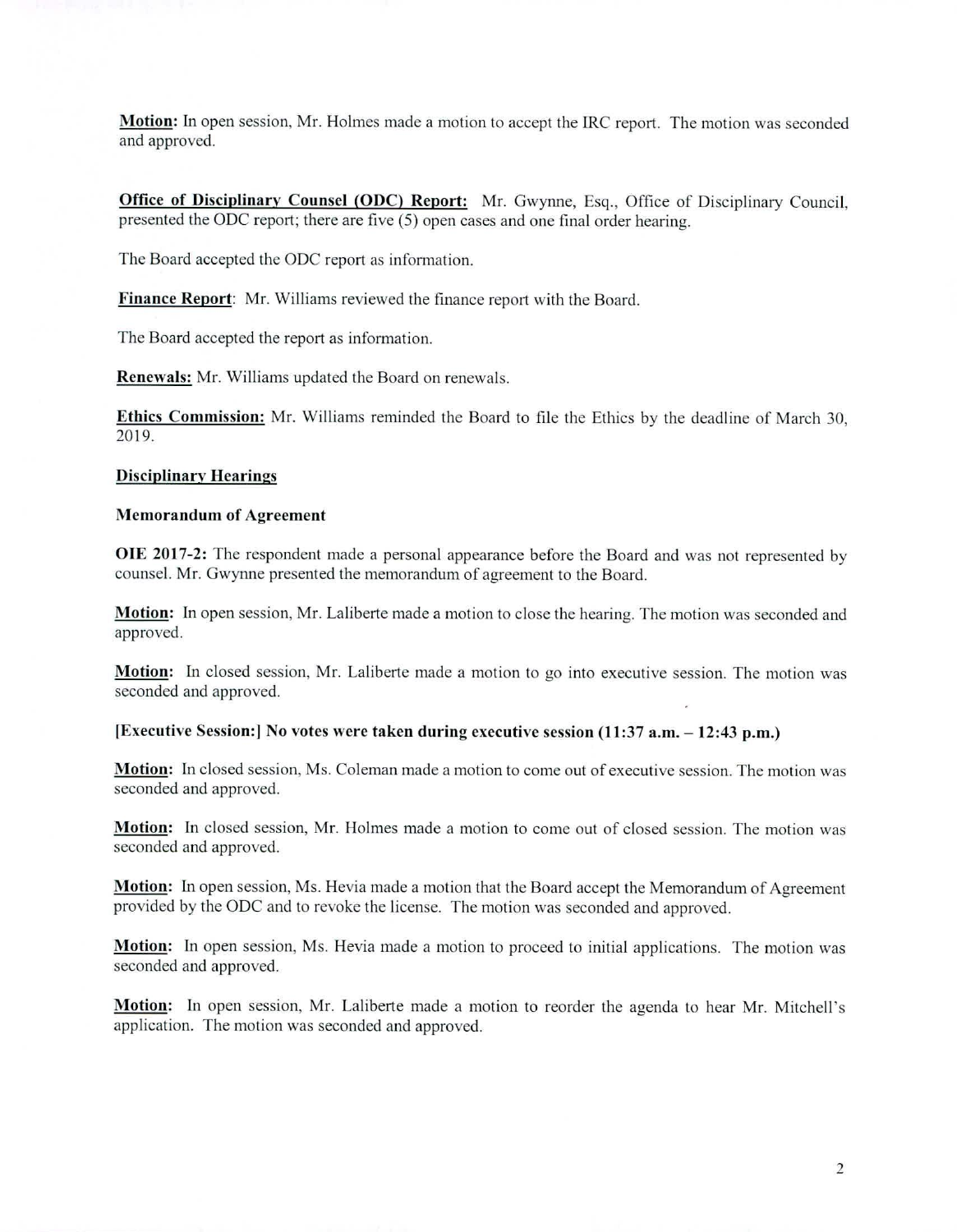# **Application Hearing**

#### **Initial Application**

**Patrick Mitchell:** Mr. Mitchell appeared via phone and was not represented by legal counsel. Mr. Mitchell was sworn in by a Notary. The purpose of the hearing was to determine if a license should be granted as an Occupational Therapist.

**Motion:** In open session, Mr. Holmes made a motion to grant Mr. Mitchell an Occupational Therapy license. The motion was seconded and approved.

**Motion:** In open session, Mr. Holmes made a motion to return to the order of the agenda. The motion was seconded and approved.

**Angelise Mattoon:** Ms. Mattoon made a personal appearance before the Board and was not represented by legal counsel. The purpose of the hearing was to determine if a license should be granted as an Occupational Therapist Assistant.

**Motion:** In open session, Ms. Dalal made a motion to grant Ms. Mattoon an Occupational Therapy Assistant license. The motion was seconded and approved.

**Courtney Schmit:** Ms. Schmitt made a personal appearance before the Board and was not represented by legal counsel. The purpose of the hearing was to determine if a license should be granted as an Occupational Therapist Assistant.

**Motion:** In open session, Mr. Laliberte made a motion to close the hearing. The motion was seconded and approved.

**Motion:** In closed session, Mr. Holmes made a motion to go into executive session. The motion was seconded and approved.

#### **[Executive Session:] No votes were taken during executive session (1:15 p.m. — 1:27 p.m.)**

**Motion:** In closed session, Mr. Laliberte made a motion to come out of executive session. The motion was seconded and approved.

**Motion:** In closed session, Mr. Holmes made a motion to come out of closed session. The motion was seconded and approved.

**Motion:** In open session, Ms. Coleman made a motion to grant Ms. Schmitt an Occupational Therapy Assistant license. The motion was seconded and approved.

### **Discussion Items**

### **CE Broker**

Mr. Boland and Mr. Williams updated the Board on CE Broker.